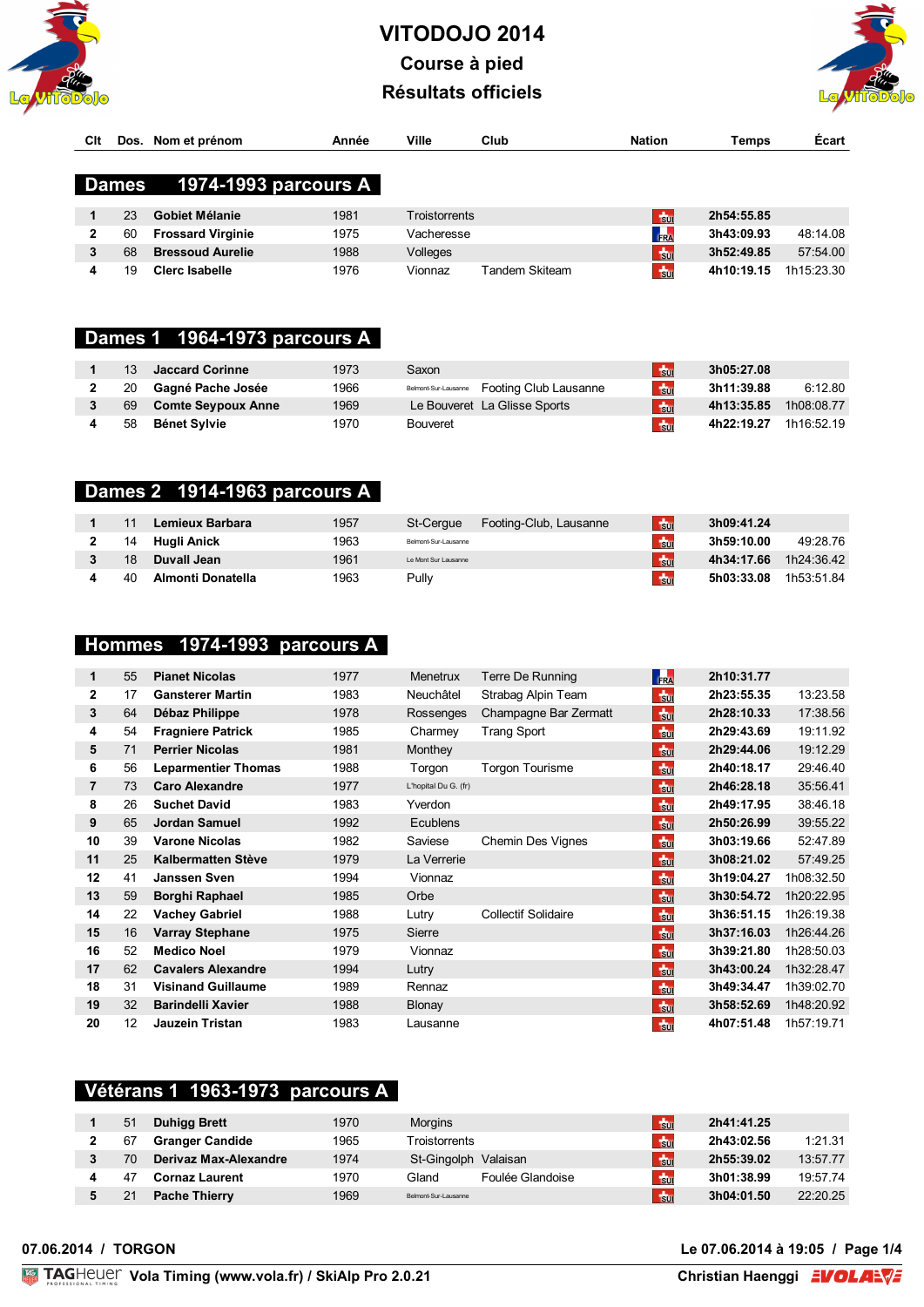



| Clt |    | Dos. Nom et prénom        | Année | Ville            | Club                | <b>Nation</b>  | Temps      | <b>Ecart</b> |
|-----|----|---------------------------|-------|------------------|---------------------|----------------|------------|--------------|
|     |    |                           |       |                  |                     |                |            |              |
| 6   | 36 | <b>Bénet Alain</b>        | 1965  | Blonay           | Triviera            | $\frac{1}{3}$  | 3h08:39.53 | 26:58.28     |
| 7   | 61 | <b>Peiry Eric</b>         | 1969  | <b>Bouverey</b>  |                     | $50$           | 3h11:39.53 | 29:58.28     |
| 8   | 30 | <b>Lichtenberger Marc</b> | 1969  | Torgon           |                     | $\frac{1}{3}$  | 3h15:08.16 | 33:26.91     |
| 9   | 43 | <b>Fabris Alexandre</b>   | 1965  | Chêne-Bougerie   |                     | $50$           | 3h16:05.04 | 34:23.79     |
| 10  | 37 | Sandiano Hector Rubén     | 1965  | La Tour De Peilz |                     | $\frac{1}{3}$  | 3h19:02.47 | 37:21.22     |
| 11  | 72 | <b>Wenger Janilk</b>      | 1972  | <b>Mission</b>   |                     | $\frac{1}{30}$ | 3h20:22.25 | 38:41.00     |
| 12  | 27 | <b>Michoud Raoul</b>      | 1973  | Cossonay         | Les Traîne-Gourdins | $\frac{1}{3}$  | 3h20:57.86 | 39:16.61     |
| 13  | 46 | <b>Brodard Olivier</b>    | 1973  | Aiale            | Sdis                | $50$           | 3h49:44.51 | 1h08:03.26   |
| 14  | 48 | <b>Schena Dino</b>        | 1970  | Monthey          | <b>Trt Monthey</b>  | <b>Sul</b>     | 4h17:17.61 | 1h35:36.36   |
| 15  | 35 | <b>Faraone Carmine</b>    | 1967  | Paverne          | Cabrovard           | $t_{\rm{Jup}}$ | 4h28:09.18 | 1h46:27.93   |

#### **Vétérans 2 1954-1963 parcours A**

|   | 38 | <b>Andrey Marcel</b>         | 1956 | Le Sechey         |           | $\frac{1}{30}$ | 2h45:45.88 |            |
|---|----|------------------------------|------|-------------------|-----------|----------------|------------|------------|
|   | 28 | <b>Roth Thomas</b>           | 1962 | Thun              | Rrc Thun  | $\frac{1}{30}$ | 2h59:10.42 | 13:24.54   |
| 3 | 63 | <b>Bonanomi Marc-Antoine</b> | 1963 | Pully             |           | $+50$          | 3h22:08.84 | 36:22.96   |
| 4 | 57 | <b>Jordon Marc</b>           | 1961 | Senarclens        |           | $\frac{1}{30}$ | 3h25:40.45 | 39:54.57   |
| 5 | 44 | <b>Leichtnam Pierrot</b>     | 1964 | Choex             |           | $\frac{1}{30}$ | 3h30:17.62 | 44:31.74   |
| 6 | 34 | <b>Warpelin Richard</b>      | 1958 | Paverne           | Cabroyard | $\frac{1}{30}$ | 3h34:48.24 | 49:02.36   |
|   | 45 | <b>Leresche Philippe</b>     | 1961 | <b>St-Cierges</b> |           | $\frac{1}{20}$ | 4h08:40.67 | 1h22:54.79 |
| 8 | 49 | <b>Ungewitter Rolf</b>       | 1956 | Freiburg          |           | GER            | 4h16:32.59 | 1h30:46.71 |

#### **Vétérans 3 1914-1953 parcours A**

| 50 | Patrick Revmond    | 1951 | Villeneuve                     | <b>Bu</b>  | 4h03:12.12 |          |
|----|--------------------|------|--------------------------------|------------|------------|----------|
|    | 15 Hugli Jean-Marc | 1954 | Belmont-Sur-Lausanne           | <b>Sul</b> | 4h24:44.85 | 21:32.73 |
| 66 | Bertshi Hans       | 1948 | Schäfflisdorf Ski-Club Eqlisau | <b>Sul</b> | 4h56:04.52 | 52:52.40 |

#### **Dames 1974-1993 parcours B**

| 351 | Veeraragoo Jennifer   | 1978 | Salvan           | Collectif-Solaidi | $t_{\rm{SM}}$ | 1h41:02.07 |          |
|-----|-----------------------|------|------------------|-------------------|---------------|------------|----------|
| 304 | <b>Fischer Noémie</b> | 1983 | La Tour-De-Peilz |                   | $t_{\rm{BH}}$ | 1h54:08.00 | 13:05.93 |
| 329 | <b>Berrut Mélanie</b> | 1980 | Troistorrents    |                   | <b>Faul</b>   | 1h56:56.19 | 15:54.12 |
| 343 | <b>Roth Cindy</b>     | 1979 | Chardonne        |                   | $\frac{1}{2}$ | 2h01:30.04 | 20:27.97 |

#### **Dames 1 1964-1973 parcours B**

| 331 | <b>Jotterand Myriam</b>        | 1970 | Champagne Usy |                  | $t_{\rm{tot}}$ | 1h44:02.89 |          |
|-----|--------------------------------|------|---------------|------------------|----------------|------------|----------|
| 326 | Cornaz Valerie                 | 1971 | Gland         | Foulée Glandoise | $t_{\rm BH}$   | 1h55:16.91 | 11:14.02 |
| 324 | <b>Vuichaud Anne-Christine</b> | 1965 | Vionnaz       | 4 Fontaines      | $\frac{1}{30}$ | 2h01:23.09 | 17:20.20 |
| 339 | <b>Tissieres Liliane</b>       | 1966 | Fullv         | Trotteurs Fullv  | $t_{\rm BH}$   | 2h04:39.80 | 20:36.91 |

|     | Dames 2 1914-1963 parcours B |      |       |               |            |  |
|-----|------------------------------|------|-------|---------------|------------|--|
|     | 344 Berra Marylaure          | 1949 | Choëx | $\frac{1}{2}$ | 1h54:08.00 |  |
| 353 | Clavadetscher Carole         | 1959 | Caux  | <b>Su</b>     | 2h17:17.75 |  |

## **Hommes 1974-1993 parcours B**

350 **Rouiller David** 1976 Champéry Suite 1976 Champéry Suite 11, 1613:04.59

**07.06.2014 / TORGON Le 07.06.2014 à 19:05 / Page 2/4**

Christian Haenggi **EVOLAE**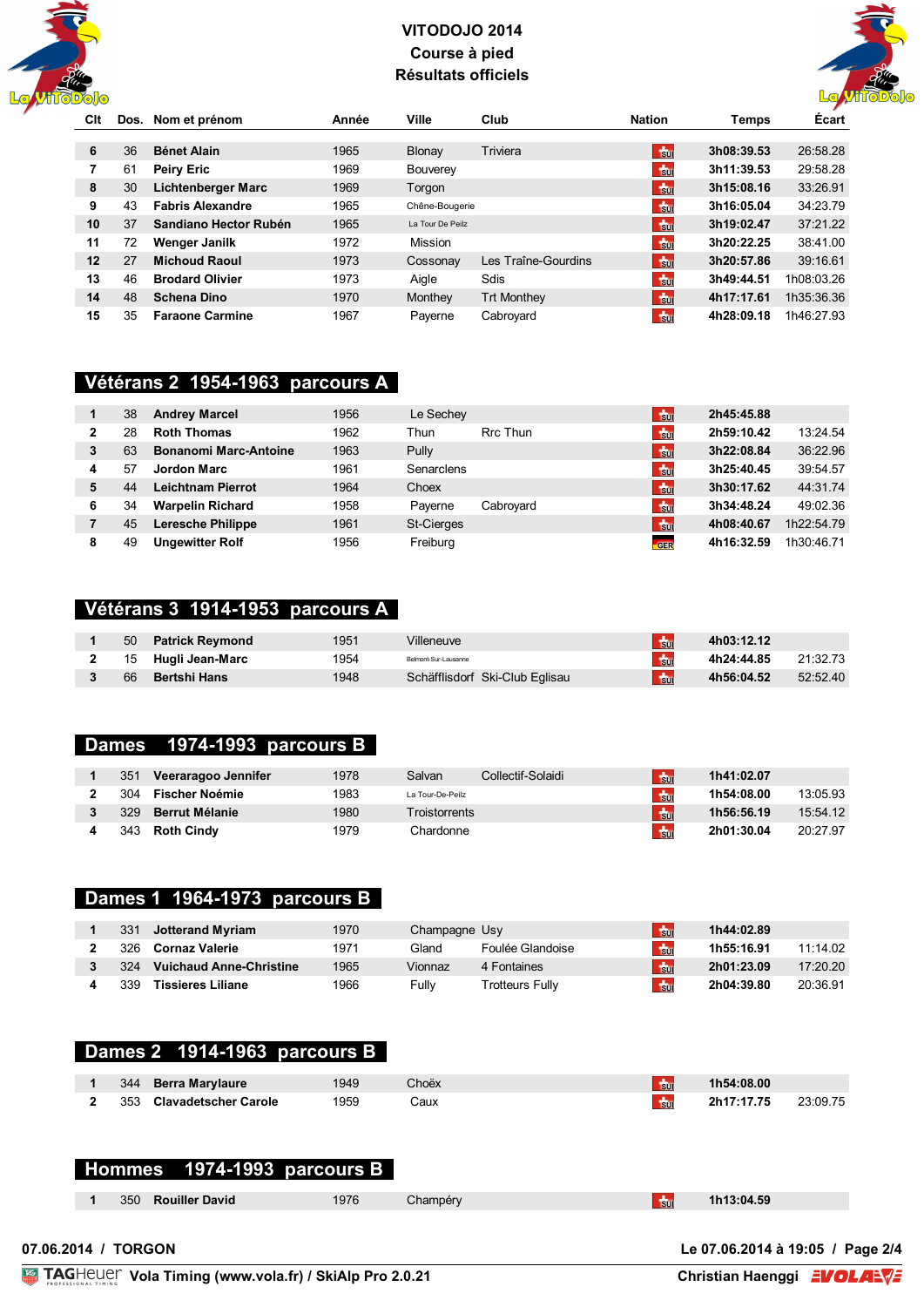



| Clt |      | Dos. Nom et prénom     | Année | Ville           | Club                | <b>Nation</b>  | Temps      | <b>Ecart</b> |
|-----|------|------------------------|-------|-----------------|---------------------|----------------|------------|--------------|
|     |      |                        |       |                 |                     |                |            |              |
|     | 342  | <b>Borrmann David</b>  | 1976  | Montreux        | Team Scott          | $\frac{1}{3}$  | 1h19:51.90 | 6:47.31      |
| 3   | 352  | <b>Cornelier Yan</b>   | 1979  | Palran          | Collectif-Solidaire | $t_{\rm 50}$   | 1h29:15.57 | 16:10.98     |
| 4   | 305  | <b>Bastien Cedric</b>  | 1979  | Publier         |                     | FRA            | 1h30:35.93 | 17:31.34     |
| 5   | 309. | <b>Roh Ludovic</b>     | 1985  | Conthey         |                     | $\frac{1}{30}$ | 1h41:32.00 | 28:27.41     |
| 6   | 313  | Doffey Axel            | 1994  | La Conversion   |                     | $\frac{1}{3}$  | 1h44:51.30 | 31:46.71     |
|     | 308  | Lancia Jérémie         | 1975  | <b>Boussens</b> |                     | $\frac{1}{2}$  | 1h47:43.01 | 34:38.42     |
| 8   | 323  | <b>Zermatten Alain</b> | 1979  | Savièse         |                     | $\frac{1}{3}$  | 1h53:46.50 | 40:41.91     |
| 9   | 321  | Perrenoud Sébastien    | 1989  | Vevey           |                     | $\frac{1}{20}$ | 2h00:16.50 | 47:11.91     |

#### **Vétérans 1 1964-1973 parcours B**

| 1              | 29  | <b>Detorrente Christophe</b>  | 1972 | Collombey (les Neyres) | Audi-Garage De Monthey SA      | $+50$           | 1h09:59.42 |          |
|----------------|-----|-------------------------------|------|------------------------|--------------------------------|-----------------|------------|----------|
| $\overline{2}$ | 345 | Degrada Xavier                | 1974 |                        | Troistorrents Ca Dents-Du-Midi | $\frac{1}{300}$ | 1h11:47.90 | 1:48.48  |
| 3              | 327 | <b>Mougey Eric</b>            | 1972 | Thonon                 | Evian Off Course               | FRA             | 1h15:30.62 | 5:31.20  |
| 4              | 346 | <b>Berge Pascal</b>           | 1965 | Fleurier               |                                | $\frac{1}{2}$   | 1h22:22.60 | 12:23.18 |
| 5              | 349 | <b>Texier Ludovic</b>         | 1973 |                        |                                | FRA             | 1h29:52.82 | 19:53.40 |
| 6              | 311 | <b>Perroud Daniel</b>         | 1974 | Pully                  |                                | $\frac{1}{2}$   | 1h34:48.07 | 24:48.65 |
| 7              | 310 | Delacrétaz Olivier            | 1969 | Roche                  |                                | $F_{\rm BH}$    | 1h36:31.93 | 26:32.51 |
| 8              | 307 | <b>Emery Christophe</b>       | 1968 | Leytron                |                                | $t_{\rm 50}$    | 1h36:43.34 | 26:43.92 |
| 9              | 333 | <b>Bentele Ralph</b>          | 1969 | Torgon                 | Skiclub Torgon                 | $+50$           | 1h49:13.76 | 39:14.34 |
| 10             | 312 | <b>Schnitzbauer Sebastian</b> | 1974 | Prilly                 |                                | $\frac{1}{30}$  | 1h56:41.27 | 46:41.85 |
| 11             | 337 | <b>Vogel Jean-Philippe</b>    | 1973 | <b>Bouveret</b>        |                                | $+50$           | 1h58:18.05 | 48:18.63 |
| 12             | 328 | <b>Carron Blaise</b>          | 1967 | Monthey                | Team Unia                      | $\frac{1}{30}$  | 2h03:27.11 | 53:27.69 |
| 13             | 340 | <b>Carron Alexandre</b>       | 1965 | Fully                  | Les Compëres                   | $\frac{1}{2}$   | 2h04:40.19 | 54:40.77 |

#### **Vétérans 2 1954-1963 parcours B**

|   | 301 | Savioz Jean-Marc          | 1959 | Vouvry          | Sq St-Maurice             | <b>Su</b>      | 1h16:11.06 |            |
|---|-----|---------------------------|------|-----------------|---------------------------|----------------|------------|------------|
| 2 | 330 | Lehmann Daniel            | 1960 | La Conversion   |                           | $50$           | 1h31:14.36 | 15:03.30   |
| 3 | 306 | <b>Bron Joseph</b>        | 1957 | Monthey         | Sq St-Maurice             | <b>Tsur</b>    | 1h32:10.98 | 15:59.92   |
| 4 | 325 | <b>Vuichaud Michael</b>   | 1958 | Vionnaz         |                           | $t_{\rm{BH}}$  | 1h35:19.51 | 19:08.45   |
| 5 | 314 | <b>Doffey Philippe</b>    | 1960 | La Conversion   |                           | $\frac{1}{30}$ | 1h40:08.05 | 23:56.99   |
| 6 | 332 | <b>Babel Jacques</b>      | 1962 | Neuchâtel       |                           | $\frac{1}{2}$  | 1h43:52.69 | 27:41.63   |
|   | 338 | <b>Tissieres Serge</b>    | 1963 | Fully           | Les Compères              | $\frac{1}{2}$  | 2h04:39.07 | 48:28.01   |
| 8 | 302 | <b>Hodara Michel</b>      | 1961 | Chêne-Bougeries | <b>Matterhorn Ultraks</b> | <b>Fo</b>      | 2h14:48.63 | 58:37.57   |
| 9 | 336 | <b>Schnider Christian</b> | 1963 | Martigny        |                           | Hsul           | 2h41:32.61 | 1h25:21.55 |

#### **Vétérans 3 1914-1953 parcours B**

| 347 | <b>Emery Daniel</b>      | 1945 | St-Maurice |                | $t_{\rm{BH}}$  | 1h55:14.62 |          |
|-----|--------------------------|------|------------|----------------|----------------|------------|----------|
| 322 | Planchamp Olivier        | 1942 | Collombev  |                | $t_{\rm BH}$   | 2h25:15.24 | 30:00.62 |
| 348 | <b>Follonier Pierrot</b> | 1946 |            |                | $\frac{1}{20}$ | 2h30:16.49 | 35:01.87 |
| 303 | <b>Pletschet René</b>    | 1934 | Zermatt    | Fya-Wly Comité | $501$          | 2h49:00.37 | 53:45.75 |

### **Juniors Hommes 1994-1995 parcours B**

| 341 | Kolly Olivier       | 1996 |                 | Pont-La-Ville Pont-Le-Ville Beach | b             | 1h17:22.63 |          |
|-----|---------------------|------|-----------------|-----------------------------------|---------------|------------|----------|
| 335 | Brodard Maxime      | 1995 | La Roche        | Montagne Altitude                 | $50$          | 1h18:42.07 | 1:19.44  |
|     | 334 Scherly Jacques | 1995 | La Roche        | Le Berra                          | 50            | 1h23:05.29 | 5:42.66  |
|     | 315 Jordan Elias    | 1996 | <b>Ecublens</b> |                                   | $\frac{1}{2}$ | 1h27:32.97 | 10:10.34 |

**07.06.2014 / TORGON Le 07.06.2014 à 19:05 / Page 3/4**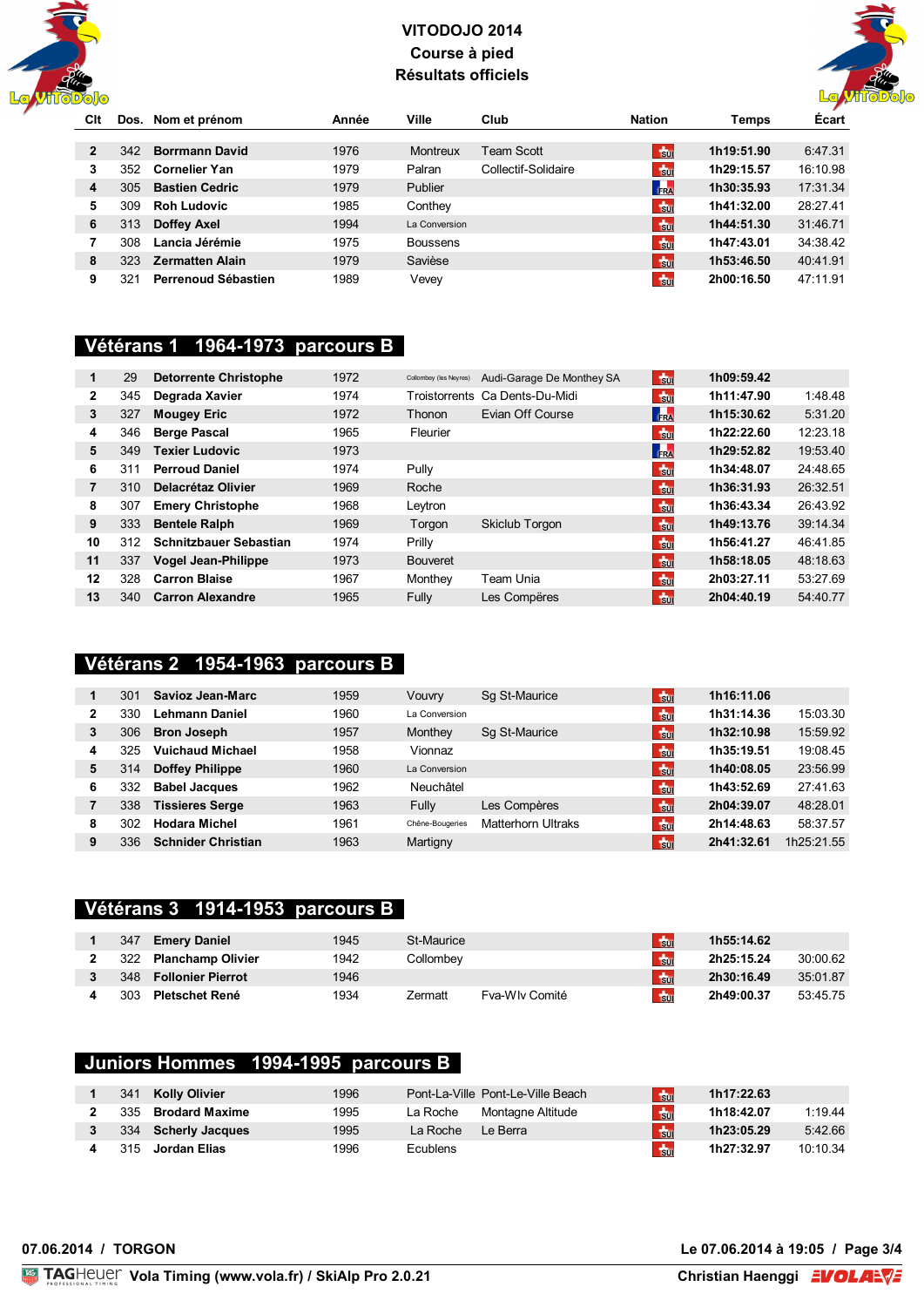



| ンシワン           |      |                               |       |                 |      |                |              |            |
|----------------|------|-------------------------------|-------|-----------------|------|----------------|--------------|------------|
| Cit            | Dos. | Nom et prénom                 | Année | <b>Ville</b>    | Club | <b>Nation</b>  | <b>Temps</b> | Écart      |
|                |      |                               |       |                 |      |                |              |            |
|                |      | nordic walking H/D parcours B |       |                 |      |                |              |            |
|                |      |                               |       |                 |      |                |              |            |
| 1              | 501  | Guérin Jean-Paul              | 1970  | Vionnaz         |      | $+50$          | 1h53:19.67   |            |
| $\overline{2}$ | 557  | <b>Rossier Ariane</b>         | 1970  | Vionnaz         |      | $\frac{1}{30}$ | 1h56:37.44   | 3:17.77    |
| 3              | 556  | <b>Maury Séverine</b>         | 1974  | Massongex       |      | $F_{\rm SM}$   | 2h05:03.72   | 11:44.05   |
| 4              | 506  | <b>Ruh Monique</b>            | 1955  | Vionnaz         | Blv  | $\frac{1}{2}$  | 2h14:57.17   | 21:37.50   |
| 5              | 502  | <b>Schmid William</b>         | 1956  | Muraz           |      | $F_{\rm SM}$   | 2h17:42.62   | 24:22.95   |
| 6              | 505  | <b>Bugnon Josiane</b>         | 1957  | Vionnaz         |      | $50$           | 2h29:58.64   | 36:38.97   |
| 7              | 503  | <b>Cardeal Sonia</b>          | 1959  | Muraz           |      | $F_{\rm SU}$   | 2h33:05.91   | 39:46.24   |
| 8              | 508  | <b>Cacnat Annie</b>           | 1960  | <b>Bouveret</b> |      | $\frac{1}{30}$ | 3h00:47.36   | 1h07:27.69 |
|                |      |                               |       |                 |      |                |              |            |
|                |      |                               |       |                 |      |                |              |            |

# **Ecoliers 1 Filles et Garçons**

| 58:47.93<br>2002<br>Guérin Célien<br>560<br>√ionnaz<br><b>SUI</b> |  |
|-------------------------------------------------------------------|--|

## **Non classés**

#### **Absents (1)**

| 24              | <b>Funcasta Eric</b> | 1962 | Renens             | <b>Cambes Gouilles</b> | $\frac{1}{20}$ |
|-----------------|----------------------|------|--------------------|------------------------|----------------|
| Abandons (1)    |                      |      |                    |                        |                |
| 10 <sup>°</sup> | Alleyn Rudy          | 1965 | Praz (vully) Ccezl |                        | $\frac{1}{20}$ |

**07.06.2014 / TORGON Le 07.06.2014 à 19:05 / Page 4/4**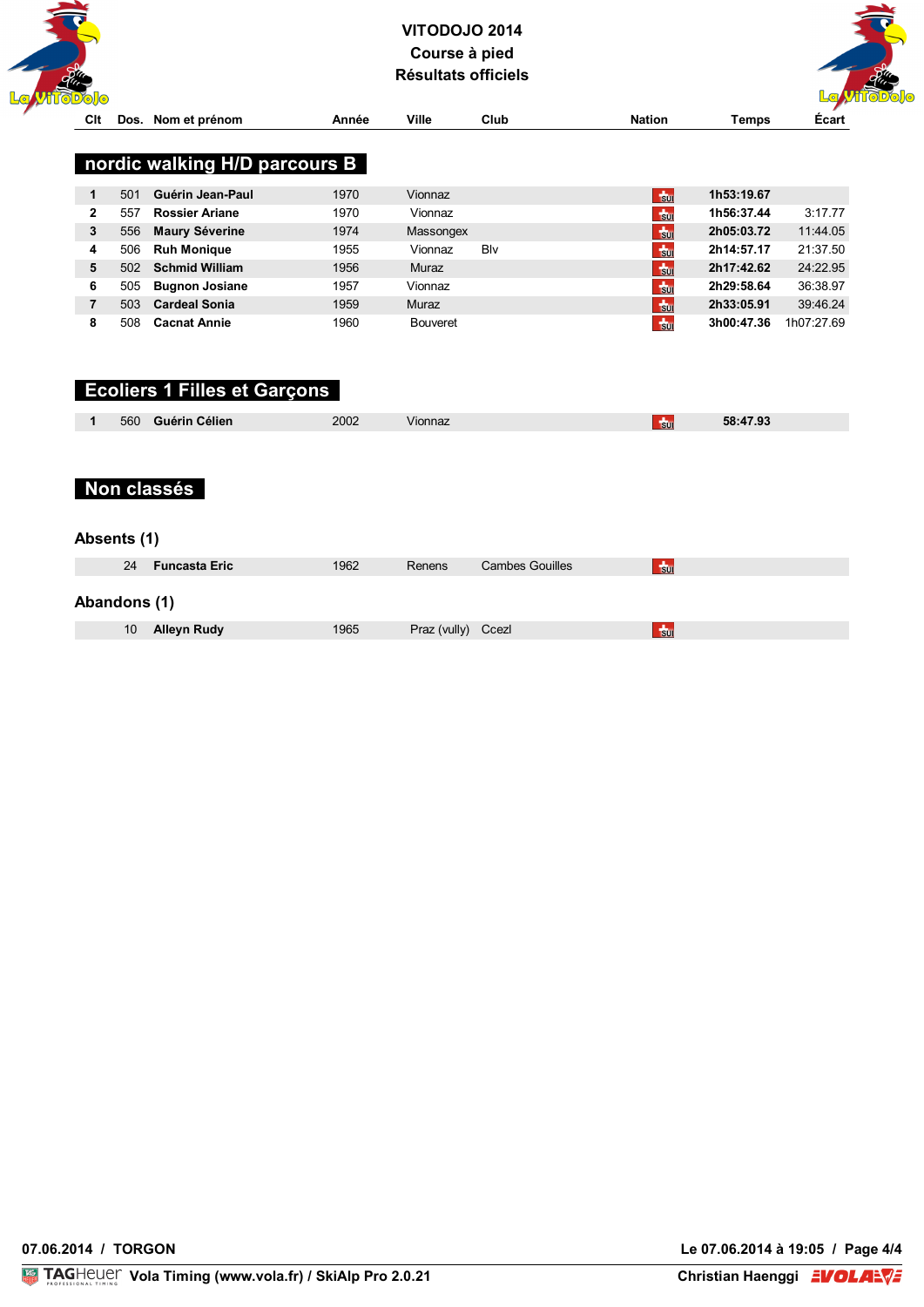



| Clt            |    | Dos. Nom et prénom        | Année | Ville                | Club                         | <b>Nation</b>  | Temps      | <b>Ecart</b> |
|----------------|----|---------------------------|-------|----------------------|------------------------------|----------------|------------|--------------|
|                |    |                           |       |                      |                              |                |            |              |
|                |    | scratch Dames parcours A  |       |                      |                              |                |            |              |
|                |    |                           |       |                      |                              |                |            |              |
| 1              | 23 | <b>Gobiet Mélanie</b>     | 1981  | Troistorrents        |                              | $+50$          | 2h54:55.85 |              |
| 2              | 13 | <b>Jaccard Corinne</b>    | 1973  | Saxon                |                              | $\frac{1}{30}$ | 3h05:27.08 | 10:31.23     |
| 3              | 11 | Lemieux Barbara           | 1957  | St-Cergue            | Footing-Club, Lausanne       | $F_{\rm BH}$   | 3h09:41.24 | 14:45.39     |
| 4              | 20 | Gagné Pache Josée         | 1966  | Belmont-Sur-Lausanne | Footing Club Lausanne        | $\frac{1}{2}$  | 3h11:39.88 | 16:44.03     |
| 5              | 60 | <b>Frossard Virginie</b>  | 1975  | Vacheresse           |                              | FRA            | 3h43:09.93 | 48:14.08     |
| 6              | 68 | <b>Bressoud Aurelie</b>   | 1988  | Volleges             |                              | $\frac{1}{2}$  | 3h52:49.85 | 57:54.00     |
| $\overline{7}$ | 14 | <b>Hugli Anick</b>        | 1963  | Belmont-Sur-Lausanne |                              | $50$           | 3h59:10.00 | 1h04:14.15   |
| 8              | 19 | Clerc Isabelle            | 1976  | Vionnaz              | Tandem Skiteam               | $\frac{1}{2}$  | 4h10:19.15 | 1h15:23.30   |
| 9              | 69 | <b>Comte Seypoux Anne</b> | 1969  |                      | Le Bouveret La Glisse Sports | $F_{\rm BH}$   | 4h13:35.85 | 1h18:40.00   |
| 10             | 58 | <b>Bénet Sylvie</b>       | 1970  | <b>Bouveret</b>      |                              | $\frac{1}{30}$ | 4h22:19.27 | 1h27:23.42   |
| 11             | 18 | Duvall Jean               | 1961  | Le Mont Sur Lausanne |                              | <b>Su</b>      | 4h34:17.66 | 1h39:21.81   |
| 12             | 40 | <b>Almonti Donatella</b>  | 1963  | Pully                |                              | $\frac{1}{30}$ | 5h03:33.08 | 2h08:37.23   |

## **scratch Hommes parcours A**

| $\mathbf{1}$   | 55 | <b>Pianet Nicolas</b>        | 1977 | Menetrux             | <b>Terre De Running</b>    | FRA            | 2h10:31.77 |            |
|----------------|----|------------------------------|------|----------------------|----------------------------|----------------|------------|------------|
| $\overline{2}$ | 17 | <b>Gansterer Martin</b>      | 1983 | Neuchâtel            | Strabag Alpin Team         | $\frac{1}{30}$ | 2h23:55.35 | 13:23.58   |
| 3              | 64 | Débaz Philippe               | 1978 | Rossenges            | Champagne Bar Zermatt      | $\frac{1}{20}$ | 2h28:10.33 | 17:38.56   |
| 4              | 54 | <b>Fragniere Patrick</b>     | 1985 | Charmey              | <b>Trang Sport</b>         | $\frac{1}{20}$ | 2h29:43.69 | 19:11.92   |
| 5              | 71 | <b>Perrier Nicolas</b>       | 1981 | Monthey              |                            | $\frac{1}{20}$ | 2h29:44.06 | 19:12.29   |
| 6              | 56 | <b>Leparmentier Thomas</b>   | 1988 | Torgon               | <b>Torgon Tourisme</b>     | $\frac{1}{20}$ | 2h40:18.17 | 29:46.40   |
| $\overline{7}$ | 51 | <b>Duhigg Brett</b>          | 1970 | <b>Morgins</b>       |                            | $\frac{1}{30}$ | 2h41:41.25 | 31:09.48   |
| 8              | 67 | <b>Granger Candide</b>       | 1965 | Troistorrents        |                            | $\frac{1}{2}$  | 2h43:02.56 | 32:30.79   |
| 9              | 38 | <b>Andrey Marcel</b>         | 1956 | Le Sechey            |                            | $\frac{1}{20}$ | 2h45:45.88 | 35:14.11   |
| 10             | 73 | <b>Caro Alexandre</b>        | 1977 | L'hopital Du G. (fr) |                            | $\frac{1}{20}$ | 2h46:28.18 | 35:56.41   |
| 11             | 26 | <b>Suchet David</b>          | 1983 | Yverdon              |                            | $\frac{1}{20}$ | 2h49:17.95 | 38:46.18   |
| 12             | 65 | Jordan Samuel                | 1992 | Ecublens             |                            | $\frac{1}{20}$ | 2h50:26.99 | 39:55.22   |
| 13             | 70 | <b>Derivaz Max-Alexandre</b> | 1974 | St-Gingolph Valaisan |                            | $50$           | 2h55:39.02 | 45:07.25   |
| 14             | 28 | <b>Roth Thomas</b>           | 1962 | Thun                 | <b>Rrc Thun</b>            | $50$           | 2h59:10.42 | 48:38.65   |
| 15             | 47 | <b>Cornaz Laurent</b>        | 1970 | Gland                | Foulée Glandoise           | $\frac{1}{2}$  | 3h01:38.99 | 51:07.22   |
| 16             | 39 | <b>Varone Nicolas</b>        | 1982 | Saviese              | Chemin Des Vignes          | $\frac{1}{30}$ | 3h03:19.66 | 52:47.89   |
| 17             | 21 | <b>Pache Thierry</b>         | 1969 | Belmont-Sur-Lausanne |                            | $\frac{1}{30}$ | 3h04:01.50 | 53:29.73   |
| 18             | 25 | <b>Kalbermatten Stève</b>    | 1979 | La Verrerie          |                            | $\frac{1}{30}$ | 3h08:21.02 | 57:49.25   |
| 19             | 36 | <b>Bénet Alain</b>           | 1965 | Blonay               | Triviera                   | $\frac{1}{2}$  | 3h08:39.53 | 58:07.76   |
| 20             | 61 | <b>Peiry Eric</b>            | 1969 | Bouverey             |                            | $\frac{1}{2}$  | 3h11:39.53 | 1h01:07.76 |
| 21             | 30 | <b>Lichtenberger Marc</b>    | 1969 | Torgon               |                            | $\frac{1}{2}$  | 3h15:08.16 | 1h04:36.39 |
| 22             | 43 | <b>Fabris Alexandre</b>      | 1965 | Chêne-Bougerie       |                            | $\frac{1}{20}$ | 3h16:05.04 | 1h05:33.27 |
| 23             | 37 | Sandiano Hector Rubén        | 1965 | La Tour De Peilz     |                            | $\frac{1}{2}$  | 3h19:02.47 | 1h08:30.70 |
| 24             | 41 | <b>Janssen Sven</b>          | 1994 | Vionnaz              |                            | $\frac{1}{2}$  | 3h19:04.27 | 1h08:32.50 |
| 25             | 72 | <b>Wenger Janilk</b>         | 1972 | <b>Mission</b>       |                            | $\frac{1}{2}$  | 3h20:22.25 | 1h09:50.48 |
| 26             | 27 | <b>Michoud Raoul</b>         | 1973 | Cossonay             | Les Traîne-Gourdins        | $\frac{1}{20}$ | 3h20:57.86 | 1h10:26.09 |
| 27             | 63 | <b>Bonanomi Marc-Antoine</b> | 1963 | Pully                |                            | $\frac{1}{20}$ | 3h22:08.84 | 1h11:37.07 |
| 28             | 57 | <b>Jordon Marc</b>           | 1961 | Senarclens           |                            | $\frac{1}{30}$ | 3h25:40.45 | 1h15:08.68 |
| 29             | 44 | <b>Leichtnam Pierrot</b>     | 1964 | Choex                |                            | $\frac{1}{20}$ | 3h30:17.62 | 1h19:45.85 |
| 30             | 59 | <b>Borghi Raphael</b>        | 1985 | Orbe                 |                            | $\frac{1}{30}$ | 3h30:54.72 | 1h20:22.95 |
| 31             | 34 | <b>Warpelin Richard</b>      | 1958 | Payerne              | Cabroyard                  | $\frac{1}{20}$ | 3h34:48.24 | 1h24:16.47 |
| 32             | 22 | <b>Vachey Gabriel</b>        | 1988 | Lutry                | <b>Collectif Solidaire</b> | $\frac{1}{2}$  | 3h36:51.15 | 1h26:19.38 |
| 33             | 16 | <b>Varray Stephane</b>       | 1975 | <b>Sierre</b>        |                            | $\frac{1}{20}$ | 3h37:16.03 | 1h26:44.26 |
| 34             | 52 | <b>Medico Noel</b>           | 1979 | Vionnaz              |                            | $\frac{1}{20}$ | 3h39:21.80 | 1h28:50.03 |
| 35             | 62 | <b>Cavalers Alexandre</b>    | 1994 | Lutry                |                            | $\frac{1}{30}$ | 3h43:00.24 | 1h32:28.47 |
| 36             | 31 | <b>Visinand Guillaume</b>    | 1989 | Rennaz               |                            | $\frac{1}{20}$ | 3h49:34.47 | 1h39:02.70 |
| 37             | 46 | <b>Brodard Olivier</b>       | 1973 | Aigle                | Sdis                       | $\frac{1}{2}$  | 3h49:44.51 | 1h39:12.74 |
| 38             | 32 | <b>Barindelli Xavier</b>     | 1988 | Blonay               |                            | $\frac{1}{20}$ | 3h58:52.69 | 1h48:20.92 |

**07.06.2014 / TORGON Le 07.06.2014 à 19:09 / Page 1/3**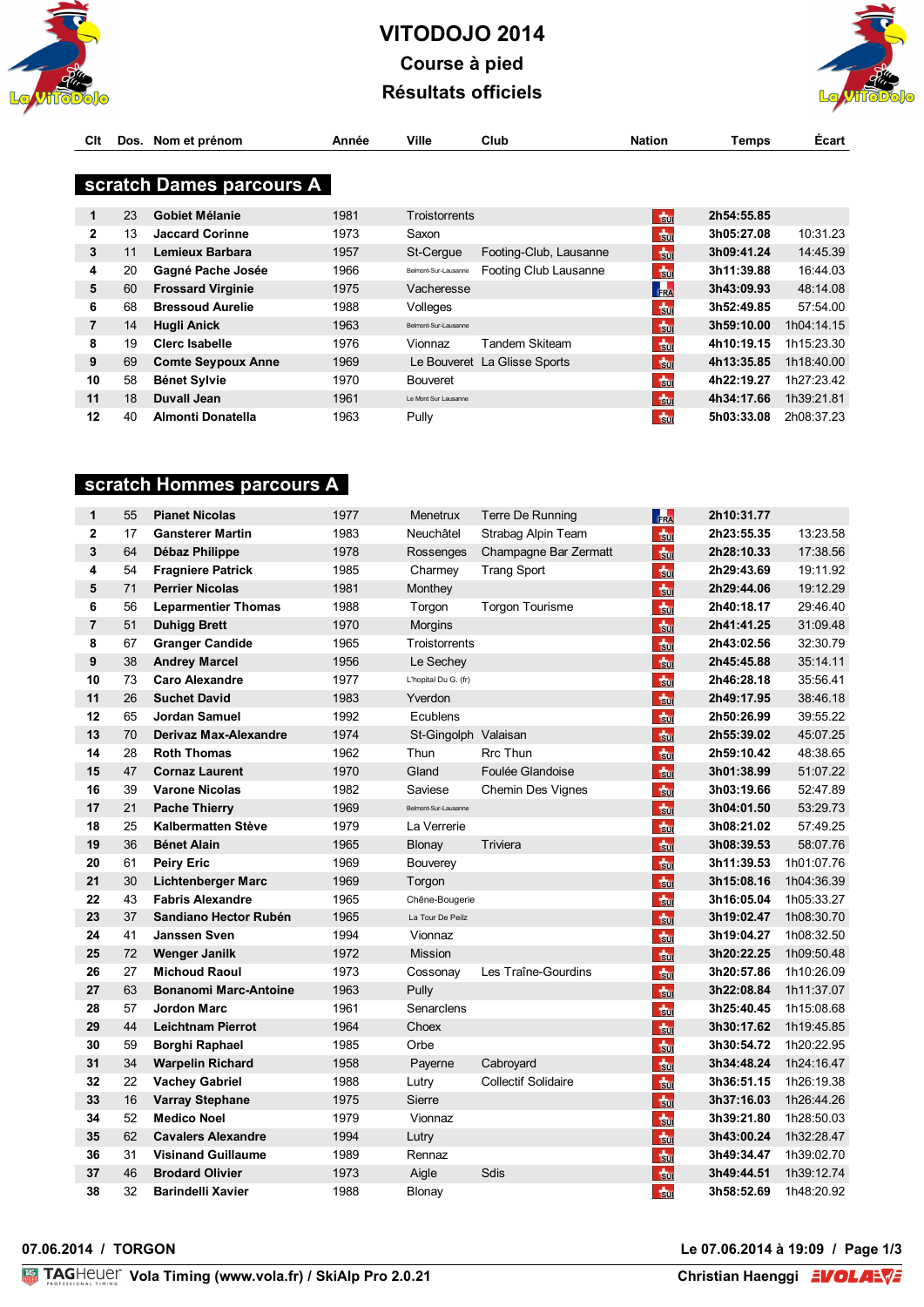



| Clt |    | Dos. Nom et prénom       | Année | Ville                | Club                           | <b>Nation</b>  | Temps      | <b>Ecart</b> |
|-----|----|--------------------------|-------|----------------------|--------------------------------|----------------|------------|--------------|
|     |    |                          |       |                      |                                |                |            |              |
| 39  | 50 | <b>Patrick Reymond</b>   | 1951  | Villeneuve           |                                | $\frac{1}{30}$ | 4h03:12.12 | 1h52:40.35   |
| 40  | 12 | Jauzein Tristan          | 1983  | Lausanne             |                                | $\frac{1}{30}$ | 4h07:51.48 | 1h57:19.71   |
| 41  | 45 | <b>Leresche Philippe</b> | 1961  | St-Cierges           |                                | $\frac{1}{30}$ | 4h08:40.67 | 1h58:08.90   |
| 42  | 49 | <b>Ungewitter Rolf</b>   | 1956  | Freiburg             |                                | GER            | 4h16:32.59 | 2h06:00.82   |
| 43  | 48 | <b>Schena Dino</b>       | 1970  | Monthey              | <b>Trt Monthey</b>             | $\frac{1}{30}$ | 4h17:17.61 | 2h06:45.84   |
| 44  | 15 | Hugli Jean-Marc          | 1954  | Belmont-Sur-Lausanne |                                | $\frac{1}{30}$ | 4h24:44.85 | 2h14:13.08   |
| 45  | 35 | <b>Faraone Carmine</b>   | 1967  | Payerne              | Cabroyard                      | $F_{\rm BH}$   | 4h28:09.18 | 2h17:37.41   |
| 46  | 66 | <b>Bertshi Hans</b>      | 1948  |                      | Schäfflisdorf Ski-Club Eglisau | $\frac{1}{20}$ | 4h56:04.52 | 2h45:32.75   |

#### **scratch Dames parcours B**

| $\mathbf 1$    | 351 | Veeraragoo Jennifer            | 1978 | Salvan               | Collectif-Solaidi      | <b>F</b> <sub>Sul</sub> | 1h41:02.07 |            |
|----------------|-----|--------------------------------|------|----------------------|------------------------|-------------------------|------------|------------|
| $\mathbf{2}$   | 331 | <b>Jotterand Myriam</b>        | 1970 | Champagne Usy        |                        | <b>Sur</b>              | 1h44:02.89 | 3:00.82    |
| 3              | 344 | <b>Berra Marylaure</b>         | 1949 | Choëx                |                        | <b>Sul</b>              | 1h54:08.00 | 13:05.93   |
| 3              | 304 | Fischer Noémie                 | 1983 | La Tour-De-Peilz     |                        | $50$                    | 1h54:08.00 | 13:05.93   |
| 5              | 326 | <b>Cornaz Valerie</b>          | 1971 | Gland                | Foulée Glandoise       | <b>Sul</b>              | 1h55:16.91 | 14:14.84   |
| 6              | 557 | <b>Rossier Ariane</b>          | 1970 | Vionnaz              |                        | <b>Sur</b>              | 1h56:37.44 | 15:35.37   |
| $\overline{7}$ | 329 | <b>Berrut Mélanie</b>          | 1980 | <b>Troistorrents</b> |                        | <b>Sul</b>              | 1h56:56.19 | 15:54.12   |
| 8              | 324 | <b>Vuichaud Anne-Christine</b> | 1965 | Vionnaz              | 4 Fontaines            | $\frac{1}{30}$          | 2h01:23.09 | 20:21.02   |
| 9              | 343 | <b>Roth Cindy</b>              | 1979 | Chardonne            |                        | <b>Sul</b>              | 2h01:30.04 | 20:27.97   |
| 10             | 339 | <b>Tissieres Liliane</b>       | 1966 | Fully                | <b>Trotteurs Fully</b> | $\frac{1}{30}$          | 2h04:39.80 | 23:37.73   |
| 11             | 556 | <b>Maury Séverine</b>          | 1974 | Massongex            |                        | <b>Sul</b>              | 2h05:03.72 | 24:01.65   |
| 12             | 506 | <b>Ruh Monique</b>             | 1955 | Vionnaz              | Blv                    | $\frac{1}{30}$          | 2h14:57.17 | 33:55.10   |
| 13             | 353 | <b>Clavadetscher Carole</b>    | 1959 | Caux                 |                        | <b>F</b> <sub>Sul</sub> | 2h17:17.75 | 36:15.68   |
| 14             | 505 | <b>Bugnon Josiane</b>          | 1957 | Vionnaz              |                        | <b>Sur</b>              | 2h29:58.64 | 48:56.57   |
| 15             | 503 | <b>Cardeal Sonia</b>           | 1959 | Muraz                |                        | <b>Sul</b>              | 2h33:05.91 | 52:03.84   |
| 16             | 508 | <b>Cacnat Annie</b>            | 1960 | <b>Bouveret</b>      |                        | <b>Sur</b>              | 3h00:47.36 | 1h19:45.29 |

### **scratch Hommes parcours B**

| 1              | 300 | <b>Detorrente Christophe</b> | 1972 | Collombey (les Neyres) | Audi-Garage De Monthey SA         | $\frac{1}{30}$ | 1h09:59.42 |          |
|----------------|-----|------------------------------|------|------------------------|-----------------------------------|----------------|------------|----------|
| 2              | 345 | Degrada Xavier               | 1974 |                        | Troistorrents Ca Dents-Du-Midi    | $\frac{1}{30}$ | 1h11:47.90 | 1:48.48  |
| 3              | 350 | <b>Rouiller David</b>        | 1976 | Champéry               |                                   | $\frac{1}{30}$ | 1h13:04.59 | 3:05.17  |
| 4              | 327 | <b>Mougey Eric</b>           | 1972 | Thonon                 | Evian Off Course                  | <b>FRA</b>     | 1h15:30.62 | 5:31.20  |
| 5              | 301 | <b>Savioz Jean-Marc</b>      | 1959 | Vouvry                 | Sq St-Maurice                     | $\frac{1}{30}$ | 1h16:11.06 | 6:11.64  |
| 6              | 341 | <b>Kolly Olivier</b>         | 1996 |                        | Pont-La-Ville Pont-Le-Ville Beach | $\frac{1}{30}$ | 1h17:22.63 | 7:23.21  |
| $\overline{7}$ | 335 | <b>Brodard Maxime</b>        | 1995 | La Roche               | Montagne Altitude                 | $\frac{1}{30}$ | 1h18:42.07 | 8:42.65  |
| 8              | 342 | <b>Borrmann David</b>        | 1976 | <b>Montreux</b>        | <b>Team Scott</b>                 | $\frac{1}{30}$ | 1h19:51.90 | 9:52.48  |
| 9              | 346 | <b>Berge Pascal</b>          | 1965 | Fleurier               |                                   | $\frac{1}{2}$  | 1h22:22.60 | 12:23.18 |
| 10             | 334 | <b>Scherly Jacques</b>       | 1995 | La Roche               | Le Berra                          | $\frac{1}{30}$ | 1h23:05.29 | 13:05.87 |
| 11             | 315 | <b>Jordan Elias</b>          | 1996 | Ecublens               |                                   | $\frac{1}{30}$ | 1h27:32.97 | 17:33.55 |
| 12             | 352 | <b>Cornelier Yan</b>         | 1979 | Palran                 | Collectif-Solidaire               | $\frac{1}{30}$ | 1h29:15.57 | 19:16.15 |
| 13             | 349 | <b>Texier Ludovic</b>        | 1973 |                        |                                   | FRA            | 1h29:52.82 | 19:53.40 |
| 14             | 305 | <b>Bastien Cedric</b>        | 1979 | Publier                |                                   | FRA            | 1h30:35.93 | 20:36.51 |
| 15             | 330 | <b>Lehmann Daniel</b>        | 1960 | La Conversion          |                                   | $\frac{1}{30}$ | 1h31:14.36 | 21:14.94 |
| 16             | 306 | <b>Bron Joseph</b>           | 1957 | Monthey                | Sg St-Maurice                     | $\frac{1}{30}$ | 1h32:10.98 | 22:11.56 |
| 17             | 311 | <b>Perroud Daniel</b>        | 1974 | Pully                  |                                   | $t_{\rm 50}$   | 1h34:48.07 | 24:48.65 |
| 18             | 325 | <b>Vuichaud Michael</b>      | 1958 | Vionnaz                |                                   | $\frac{1}{30}$ | 1h35:19.51 | 25:20.09 |
| 19             | 310 | Delacrétaz Olivier           | 1969 | Roche                  |                                   | $\frac{1}{20}$ | 1h36:31.93 | 26:32.51 |
| 20             | 307 | <b>Emery Christophe</b>      | 1968 | Leytron                |                                   | $\frac{1}{30}$ | 1h36:43.34 | 26:43.92 |
| 21             | 314 | <b>Doffey Philippe</b>       | 1960 | La Conversion          |                                   | $\frac{1}{30}$ | 1h40:08.05 | 30:08.63 |
| 22             | 309 | <b>Roh Ludovic</b>           | 1985 | Conthey                |                                   | $\frac{1}{30}$ | 1h41:32.00 | 31:32.58 |
| 23             | 332 | <b>Babel Jacques</b>         | 1962 | Neuchâtel              |                                   | $\frac{1}{2}$  | 1h43:52.69 | 33:53.27 |
| 24             | 313 | <b>Doffey Axel</b>           | 1994 | La Conversion          |                                   | $t_{\rm 50}$   | 1h44:51.30 | 34:51.88 |
| 25             | 308 | Lancia Jérémie               | 1975 | <b>Boussens</b>        |                                   | $\frac{1}{30}$ | 1h47:43.01 | 37:43.59 |
| 26             | 333 | <b>Bentele Ralph</b>         | 1969 | Torgon                 | Skiclub Torgon                    | $\frac{1}{30}$ | 1h49:13.76 | 39:14.34 |

**07.06.2014 / TORGON Le 07.06.2014 à 19:09 / Page 2/3**